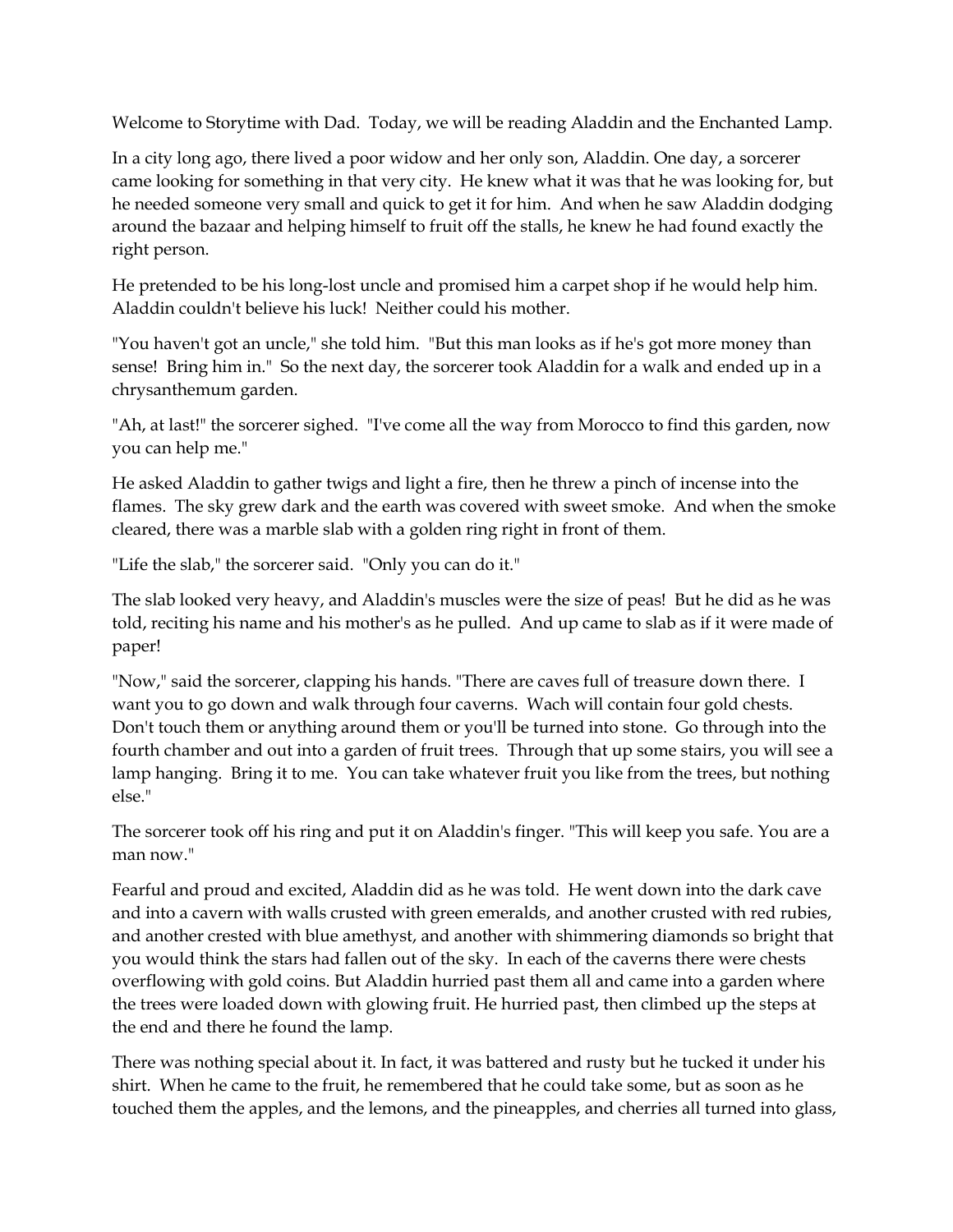every one. The colors were so rich and beautiful that he wanted to show them to his mother, and he took them anyway, and stuffed them into his pockets and down his shirt and up his sleeves. He could hardly move, and when he reached the way out he couldn't climb up to it.

"Uncle, give me a hand!" he called up.

"Pass the lamp up, pass the lamp up!" the sorcerer hissed.

"I can't, I'm stuck! Help me out first."

Well, the sorcerer was sure that Aladdin was trying to steal the lamp from him, "Once a thief, always a thief" he snarled in a rage. He slammed the slab back over Aladdin's head and sealed him underground.

Aladdin didn't know what to do with himself. He wrung his hands in despair, and by chance he rubbed the ring that the sorcerer had given him. At once, there was a puff of smoke and a little fat genie appeared, sitting cross-legged about two feet off the ground, arms folded and smiling like a cat.

"I am the genie of the ring. Tell me your wish your master."

"Get me out of here!" No sooner had Aladdin said it than he was back in the bazaar telling his mother about the wonderful things he had seen in the caverns. She didn't believe it.

"So much fuss over a rusty old lamp," she said. "Well, the best thing I can do is sell it! I won't get much for it. I'll just give it a bit of a polish and see if I can brighten it up." She rubbed it with an old cloth and - flash! - another genie appeared! Pouring himself, like reeds of smoke out of the mouth of the lamp, rising higher and higher above them until he was taller than the temple. Aladdin's mother fell to her knees in fright, but by now Aladdin new what genies could do.

"What is your wish, master," the genie asked in a voice that rumbled like the heart of a volcano.

"Slave of the lamp!" Aladdin said as if he were the sultan himself, "fetch us some food."

Puff! The genie disappeared. A flash or two later, he was back with a silver tray loaded with so many plates of food that Aladdin and his mother didn't stop eating for a month. Then, Aladdin sold the silver plates, and after that the tray, and he and his mother were better off than they had ever been in their lives. But then something even more wonderful happened to Aladdin, he fell in love.

It was quite easy to see that this happened because he stopped eating or sleeping, and mooned around the bazaar singing and sighing until at last his mother said, "Tell me who she is, Aladdin. This girl who has stolen your heart away. Who is she?"

"The sultan's daughter," he said gloomily. "The beautiful Princess Jasmine. I thought all women looked like you mother, but now I've seen her and I know what real beauty is."

"Well!" gasped his mother. "What a thing to say!"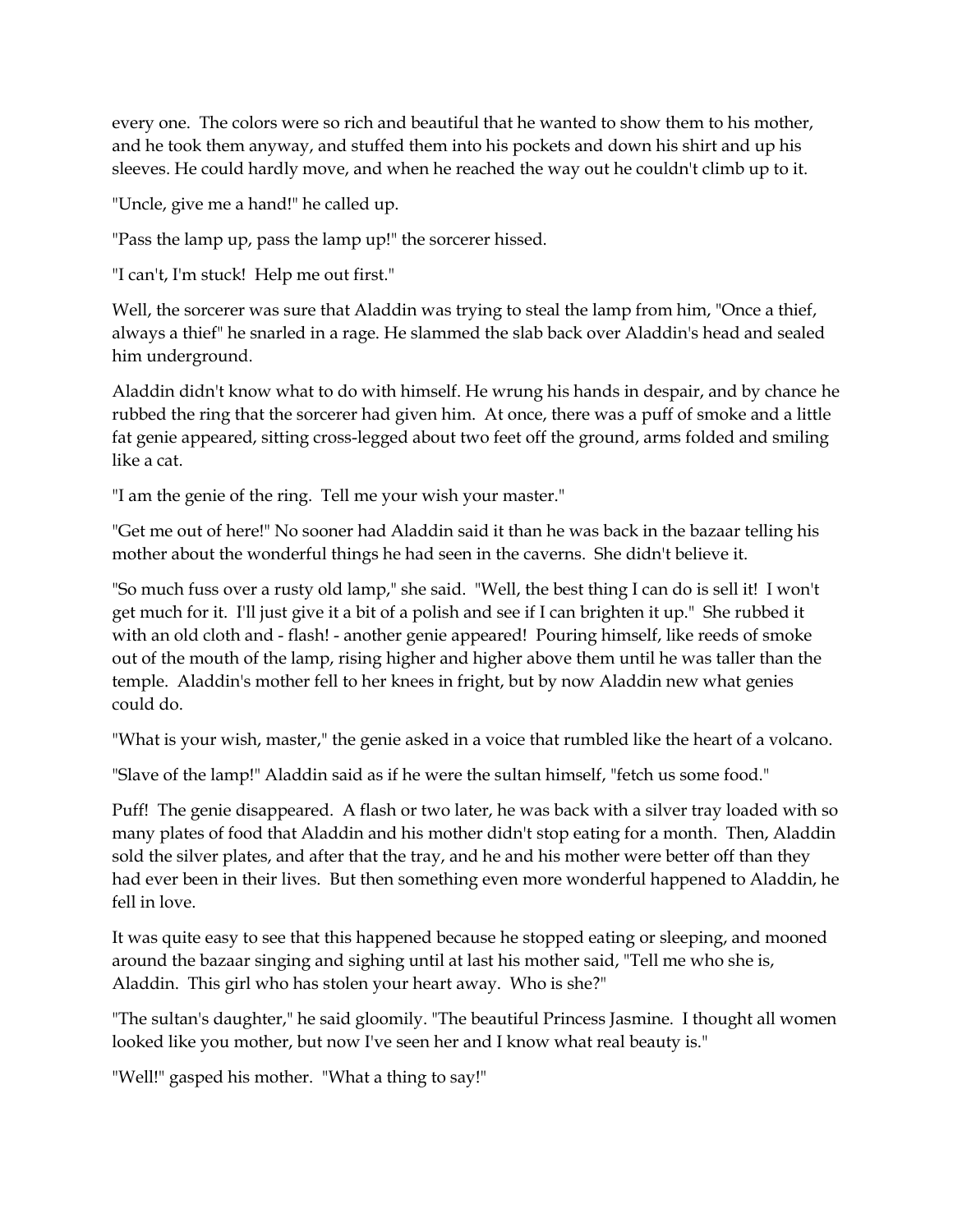"I want to marry her, mother. Marry the sultan's daughter."

"Are you mad? He'll have your head for a cannonball if you ask him to give you his daughter!"

"That's why I want you to ask him for me," Aladdin said. "What gifts can I send?" And then he remembered the glass fruits that he had brought from the cave as he unwrapped them. I saw them for what they really were, not glass at all but rubies, diamonds, emeralds, topaz, and amethyst all glittering and sparkling and flashing like fishes in the stream.

"Take these to the sultan!" Aladdin begged his mother. "And ask if I can marry the Princess Jasmine."

And his mother did. She had to go to the golden palace everyday for a week and line up with all the other people who'd brought gifts, but at last the sultan agreed to see her. He was so impressed with her wealth that he agreed that his daughter would marry Aladdin in three months time. Aladdin's mother rushed home and danced all around the bazaar with her son. But the sultan didn't keep his word. A month later the Princess Jasmine was married to the son of the sultan's grand vizier. Aladdin was mad with despair. He snatched up his enchanted lamp and rubbed it, and - flash! - up billowed the genie in a cloud of green smoke.

"What is your wish, oh master?" he rumbled, bowing to the ground.

"Bring me the princess and that soppy-faced husband of hers!" Aladdin ordered, and it was done. No sooner had the princess and the son of the grand vizier climbed into bed for the night, when the bed whizzed out of the window and over the town, and landed in Aladdin's house. He threw the grand vizier's son out onto the dung heap. This happened night after night until at last the Princess and the grand vizier's son were so fed up with this treatment that they decided the marriage was definitely off. Within the next day, poor Aladdin's mother was knocking at the palace door demanding to see the sultan.

"You promised the princess to my son," she reminded him.

"So I did," said the sultan. "Well, it looks as if she isn't married after all. Tell your son that if you can bring me 40 times the jewels he brought before, with 40 times as many servants to carry them, he can marry my daughter."

Aladdin's Mother trenched home with the news. "I wish you'd never set eyes on that princess," she said. "How are you going to get all that stuff Aladdin?"

He picked up his enchanted lamp and rubbed it and - flash! - up billowed the genie, bowing low.

"What is your wish, oh master?" Before Aladdin's mother had time to tidy up the house, it was full of servants staggering under the weight of their trays of jewels. She led them off to the palace at once, and this time the sultan welcomed her with open arms. She ran home to Aladdin and they danced around the bazaar and all the way up to the palace with more servants and jewels sent up by the helpful genie. The sultan himself came out to meet them and flung his arms around Aladdin.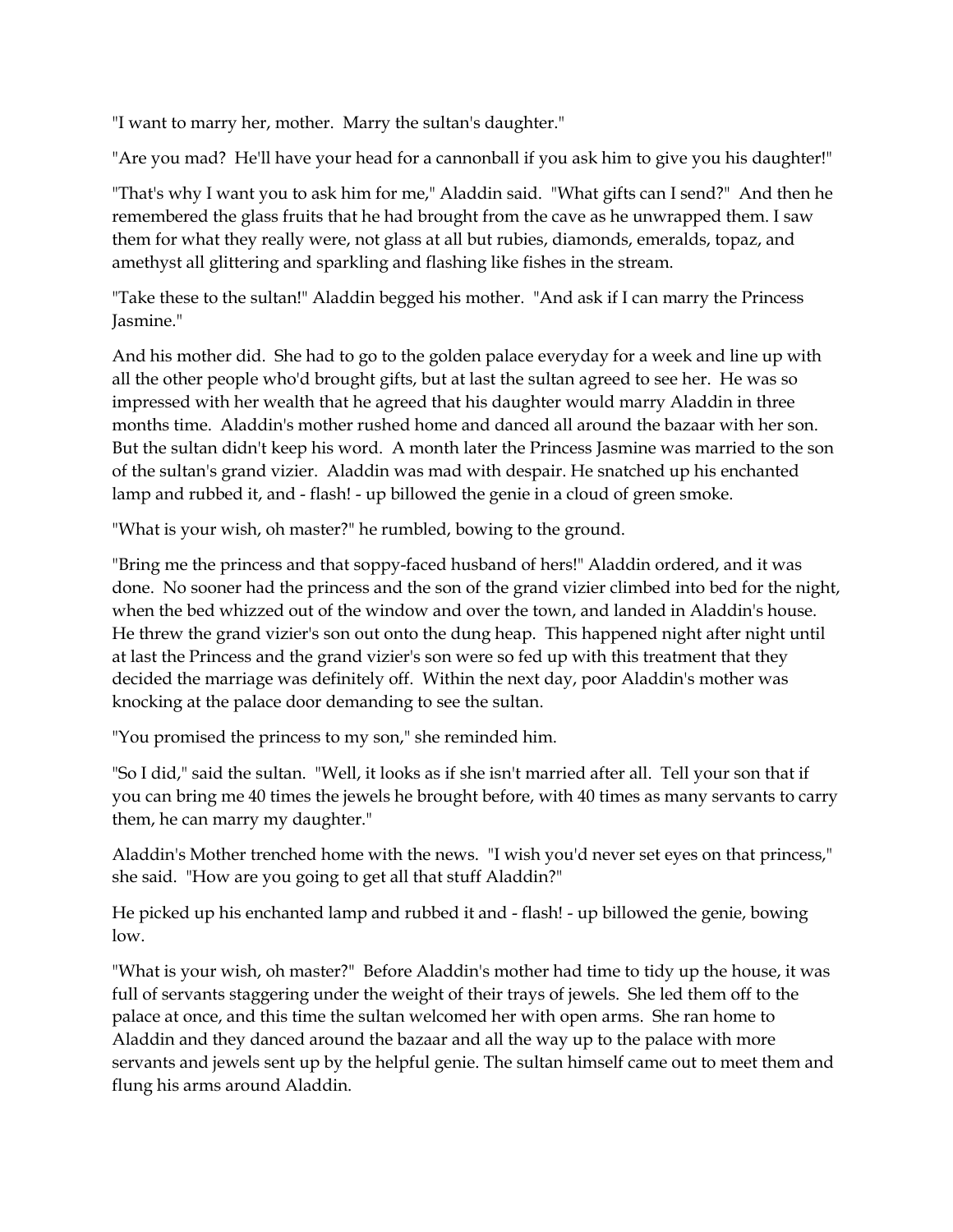"What a splendid son-in-law you'll make! Of course, you can marry my daughter. Why didn't you ask me before?" But Aladdin had a request to make.

"I can't marry your daughter until I have a beautiful palace for her," he said. "May I have this plot of land, just in front of yours?"

"Of course, but won't it take a little time?"

"Leave it to me," said Aladdin. When he got home, he rubbed his enchanted lamp and called up the genie, and during the night the most exquisite palace sprung up as golden as the sun itself, and glittering with jewels that were every color of the rainbow. The sultan's palace looked quite small behind it.

"Wonderful!" breathed the sultan, gazing at it out of his window. "How on earth did he do it?"

"By magic." his grand vizier said. "Only magic could do this. Believe me."

So the Princess Jasmine and Aladdin were married at last, and then moved into the shimmering palace with Aladdin's mother and were very, very happy. But that isn't the end of the story. Far away in Morocco, the sorcerer heard about that wonderful palace that had sprung up as if by magic, and he came all the way to look at it. As soon as he knew that Aladdin was living in it, he guessed what it happened. He disguised himself as an old man, and had some lamps made and went around the streets calling out the strangest thing: "New lamps for old, new lamps for old!" Everyone thought he was mad.

The princess heard him and sent her maid to fetch him in. "Give him that rusty old lamp of Aladdin's," she said. "I'll surprise him with a nice new one!" But there was no time for that. As soon as the maid came out with the lamp, the sorcerer snatched it out of her hands and rubbed it - flash! - the genie appeared.

"What is your wish, oh master?"

"Take me and this palace, and the princess, to Morocco right away." And it was no sooner said than done. The palace and the princess disappeared as if they had never been, and the sultan and was furious. He sent his guards to find Aladdin and flung him and his mother into prison.

"Now see what you've done!" his mother moaned. But the sultan's anger was even greater.

"I've had enough of your magic tricks! Find my daughter or I'll throw your head on the dung heap, and your mother's!" So Aladdin was freed for 40 days, but he had no idea what to do or where to look. He went to wash himself in the stream so he could think clearly, and as he wrung his hands together he rubbed his ring. Suddenly - puff! - a cloud of smoke and the forgotten fat genie of the ring appeared.

"What is your wish, oh master?" Aladdin could have wept for joy.

"Take me to my wife," he begged. "That's all I want."

The genie stroked his wispy beard. "I can get you there but I can't get you back," he said. "It'll use up all my magic as it is."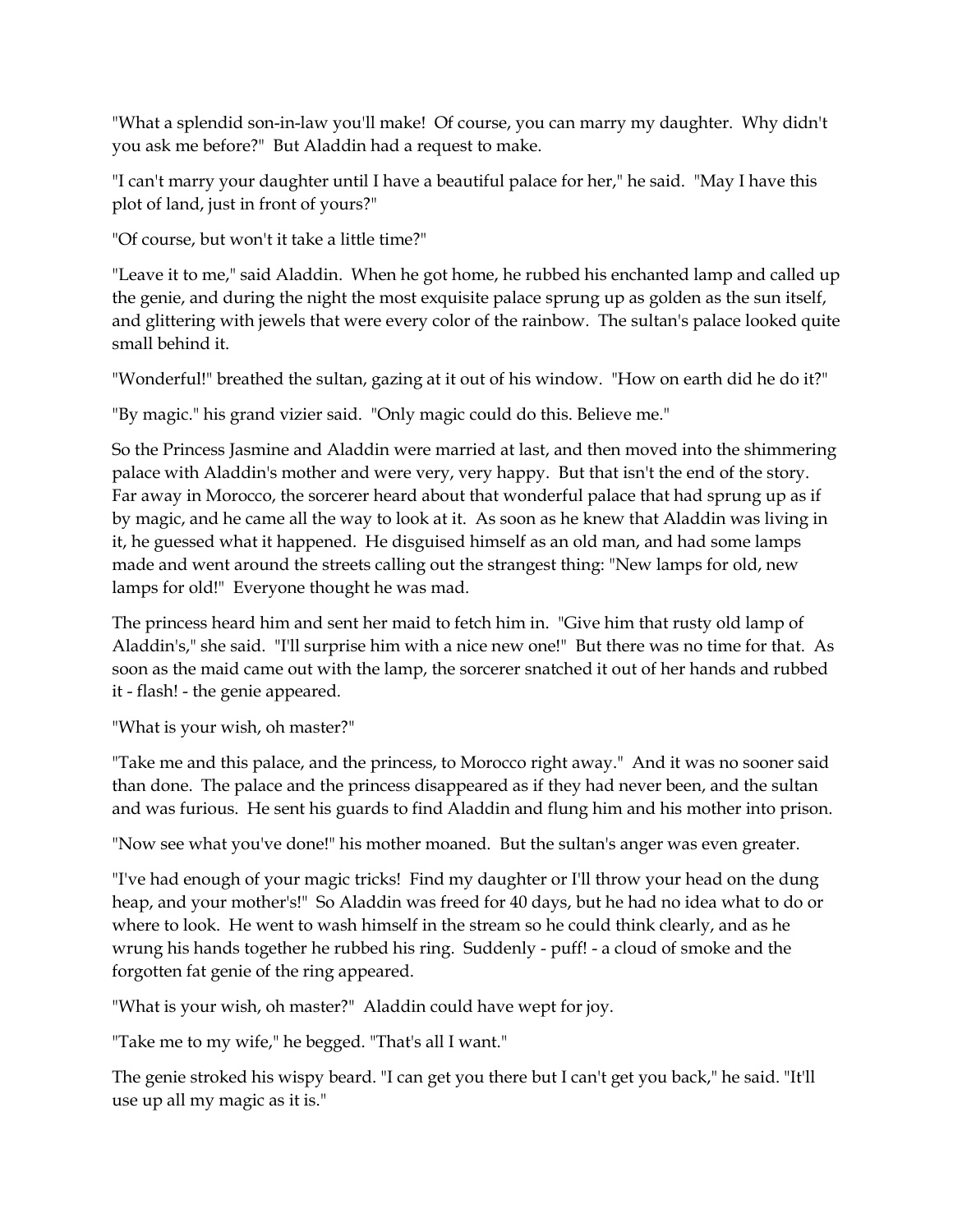Aladdin found himself being lifted up and floated over the temples and mountains nearby, and over the blue oceans and over the golden deserts of Africa, and at last he was in the arms of his princess.

"Tell me where my lamp is," he asked her, "and we can go back home."

"Your lamp? But I gave it to the maid, and she gave it to the old man. He's the one who brought me here."

Aladdin knew at once who it must be. The sorcerer was fast asleep, snoring away in Aladdin's own bed. Aladdin crept up to him and stole the lamp from inside his shirt, rubbed it quickly and - flash! - there was his genie, towering over him and bowing to the ground.

"Take us home!" Aladdin asked. "Oh wonderful genie, take us home."

The palace was returned back home. Aladdin gave the sultan the sorcerer's head instead of his own. The sultan embraced his daughter, and his son-in-law, Aladdin's, mother was released from prison and they all lived in great happiness. And that is the end of the story. The end.



The story of Aladdin has a few different versions, but the one I just read seems to have a pretty nice message behind it. Aladdin in this version is just a guy who falls in love with a princess, and defends the people he loves (his mother and wife), from the terrible plans of an evil sorcerer. Aladdin seems like a pretty solid guy.

I like how he didn't let any obstacles stand in his way. He could have said to himself that the princess Jasmine was better than him and out of reach. But instead, he came up with a plan to get her to fall in love with him.

Later, when the sorcerer stole the genie lamp and princess away from him, he didn't give up and let the bad guy win. He got a little lucky, but outwitted the sorcerer and took back everything that was his in the first place.

It may be something personal to me, but I love seeing other people do difficult things because they believe it is worth the effort. In general, if something is hard and requires effort from us, it's usually worth doing. Cleaning up our room or our house, studying for a test, having awkward difficult conversations with other people are all examples of this. Another way of thinking about it is: don't be lazy.

Now, don't think that just because something hard that it's going to pay off. We still have to do it well. But, the first step is being brave and strong enough to try. Aladdin did this, and thankfully he did it well enough in each situation that he had great results. When you make a decision, think about it, and if it seems like it going to be hard to do, that may mean that it's something worth doing. Give it a thought next time.

I hope you liked the story, please drop me a review on your podcast app, or email feedback and story suggestions to[: hello@storytimewithdad.com.](mailto:hello@storytimewithdad.com) Or tweet me @DadStorytime